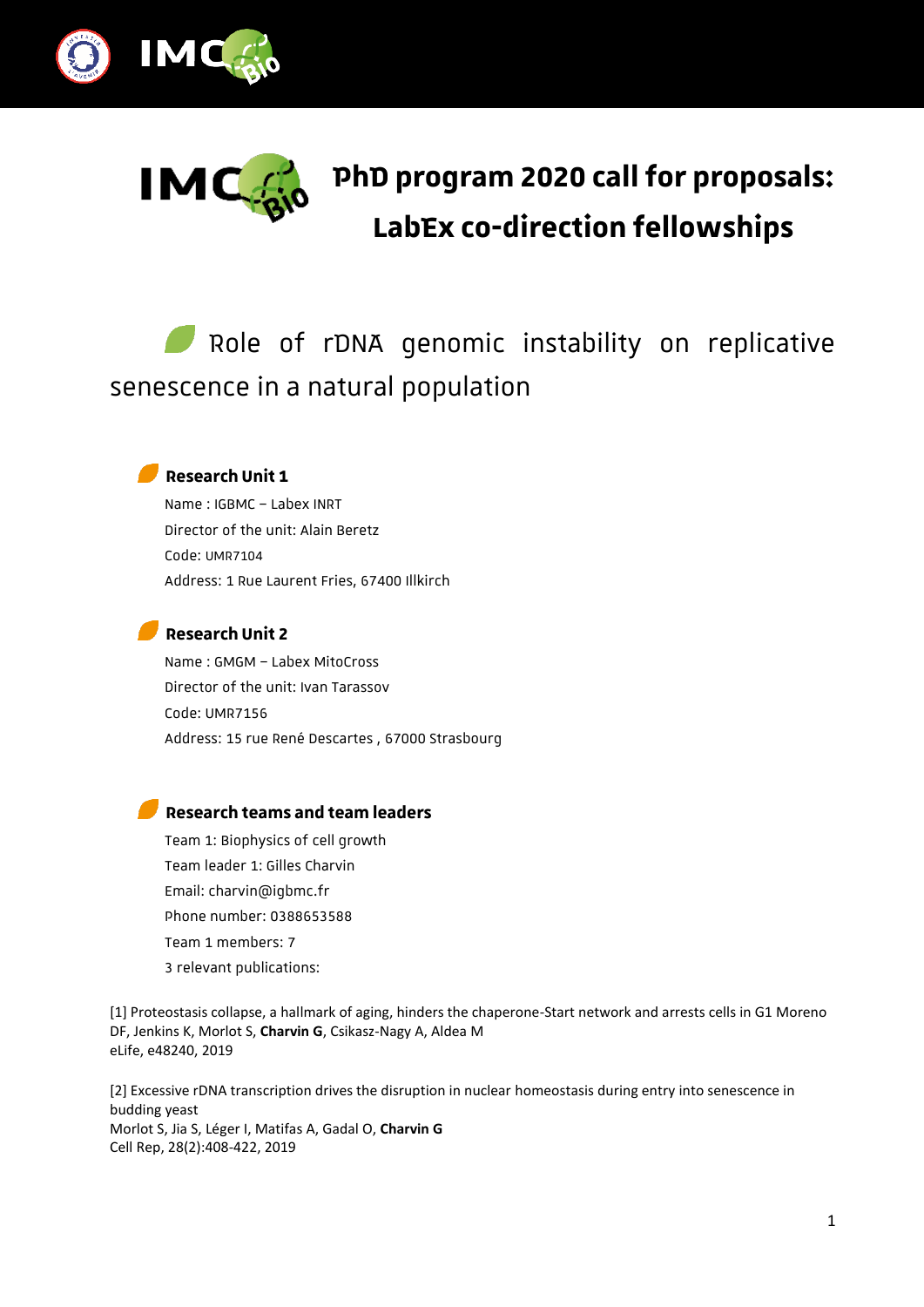

[3] Nonlinear feedback drives homeostatic plasticity in H2O2 stress response. Goulev Y, Morlot S, Matifas A, Huang B, Molin M, Toledano MB, **Charvin G**  eLife, *6*, e23971, 2017

> Number of PhDs in progress: 3 (Starting dates: 10/2016 ; 10/2016; 10/2018)

Team 2: Variation intra-spécifique et évolution des génomes Team leader 2: Joseph Schacherer Email: schacherer@unistra.fr Phone number: 0368851821 Team 2 members: 14 3 relevant publications:

[1] Extensive impact of low-frequency variants on the phenotypic landscape at population-scale Fournier T, Abou Saada O, Hou J, Peter J, Caudal E, **Schacherer J** elife, 8 e49258, 2019

[2] Genome evolution across 1,011 *Saccharomyces cerevisiae* isolates. Peter J, De Chiara M, Friedrich A, Yue JX, Pflieger D, Bergström A, Sigwalt A, Barre B, Freel K, Llored A, Cruaud C, Labadie K, Aury JM, Istace B, Lebrigand K, Barbry P, Engelen S, Lemainque A, Wincker P, Liti G, **Schacherer J** Nature, 2018, 7701:339-344, 2018

[3] Fitness trade-offs lead to suppressor tolerance in yeast. Hou J, **Schacherer J** Mol Biol Evol, 34(1):110-118, 2017

> Number of PhDs in progress: 4 (Starting dates: 10/207 ; 10/2017; 10/2019; 10/2019)

#### **Phd supervisors**

| PhD director: | Gilles Charvin               |
|---------------|------------------------------|
| Email:        | charvin@igbmc.fr             |
| Website:      | http://charvin.igbmc.science |

|          | PhD co-director: Joseph Schacherer               |  |
|----------|--------------------------------------------------|--|
| Email:   | schacherer@unistra.fr                            |  |
| Website: | http://gmgm.unistra.fr/index.php?id=equipe_viseg |  |

## **Phd subject**

Title: Role of rDNA genomic instability on replicative senescence in a natural population

Description:

Aging is a ubiquitous feature of living organisms, yet its fundamental origin still remains to be deciphered. Over the last twenty years, budding yeast has emerged as a powerful model to identify and characterize the molecular